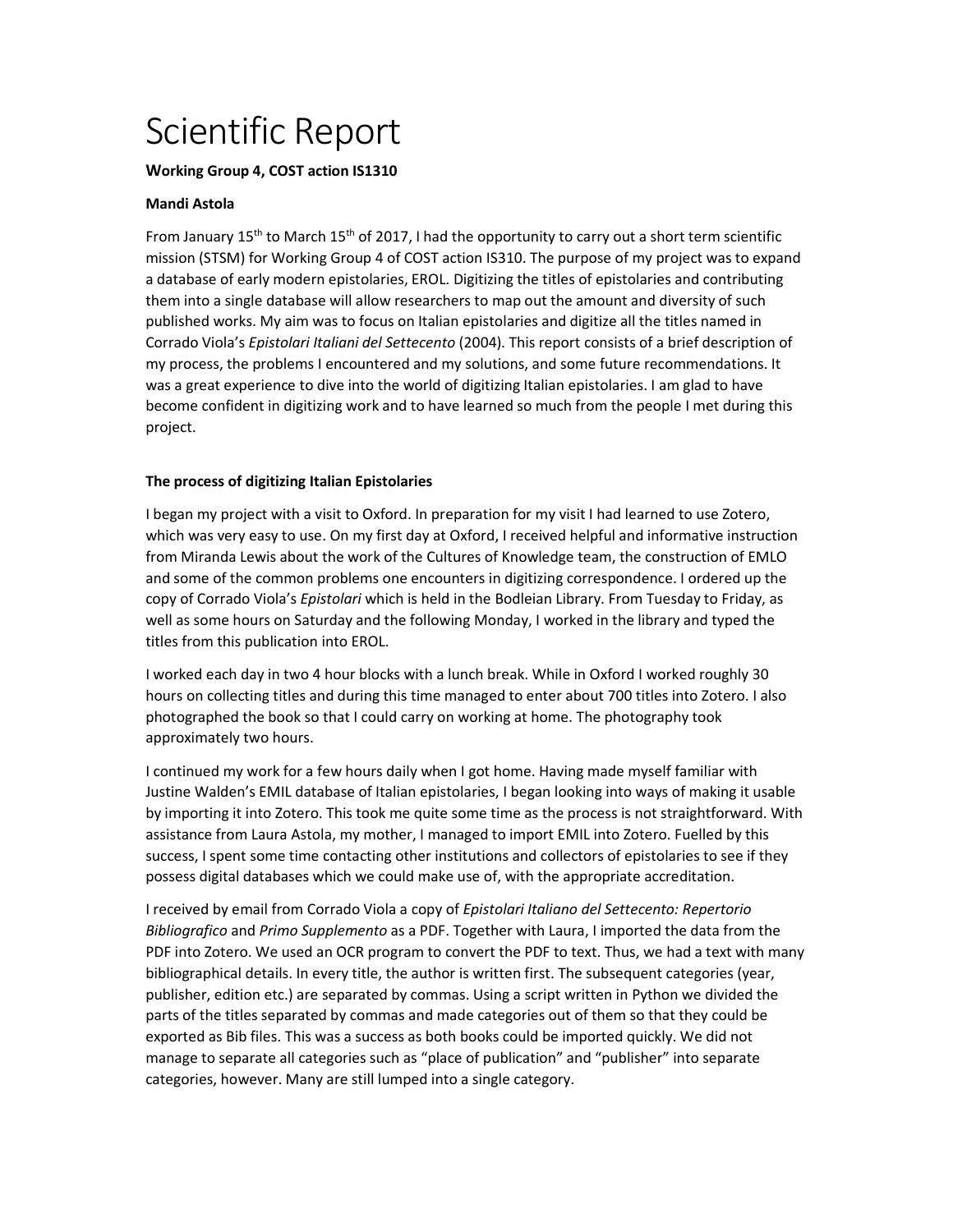### **What is still left to do**

- 1. Cleaning up the data: The portion of data that I imported from Justine's database or from the PDF of *Epistolari* using a script is not perfectly categorized. There is still work to be done in making sure that every bibliographical piece of information (date, publisher, edition) is in the correct category in the Zotero catalogue. It is very hard to make a computer recognize which comma-separated parts of a bibliography are which. Teaching a computer to tell publishers from places of publication would take a long time. Bibliographical details are not rendered in a uniform style. My suggestion would be therefore to separate these details manually.
- 2. Digitizing Corrado Viola's Secondo Supplemento: Viola could not send me a PDF of the *Secondo Supplemento*, which is the second supplement to *Epistolari.* This is because the book is still in print and is being sold, so giving out a PDF would disadvantage the publisher. The best way to digitize the volume would be to order an e-book. If only a physical copy is available, I would strongly recommend scanning it and using appropriate software to convert it to text and import the titles into Zotero.

#### **Problems I encountered and my solutions**

I quickly encountered the problem that not all titles were findable on the internet. The fastest way to digitize titles is to locate them on a catalogue site like WorldCat using keywords, and then import the titles into Zotero using the Zotero Firefox plugin. I had trouble finding some of the works initially. The site SNB.OPAC.it proved very useful as it contained most of the titles I was looking for. I saw the site listed in Justine Walden's database and it was recommended also to me by Dirk. I quickly developed a workflow for my searches. If a title was not found on SNB, then I would search it in WorldCat; if this didn't work then I would search for it in Google and see if I could find a catalog site on the first page. There were only very few works that could not be located at all. Those which did not appear in a catalogue site when searching on Google would usually appear at least in a reference. Then I would copy and paste as much as I could of the reference into Zotero, which is faster and more accurate than typing it manually. One or two works were findable only on Amazon, in which case I would import them.

I lost some time because I misunderstood or did not pay attention to the types of works that the titles referenced. For instance, many titles referred to sections of books. In these cases it was much faster to search in Google Books. This realization made my work faster.

Upon leaving Oxford, I could not take the *Epistolari* with me or photocopy it in its entirety. Therefore I took pictures of it with my tablet. Spreading this photography work over two days allowed me to look over the pictures carefully and determine whether I needed to re-take some of them. Indeed, some of the first batch of pictures did not turn out very sharp! I also noticed that the pictures which I took in the morning, with daylight, were much clearer than those taken in artificial light.

Back at home, I added the titles from the photographs I had taken. Many of the images were still quite blurry and hard to read, which made my work slower. I tried SimpleOCR to see if I could automatize the reading of the text, but this was unsuccessful. I believe it was mostly because the lighting was uneven and the page was slightly convex, making the lines of text curvy rather than straight and thus impossible for the program to read.